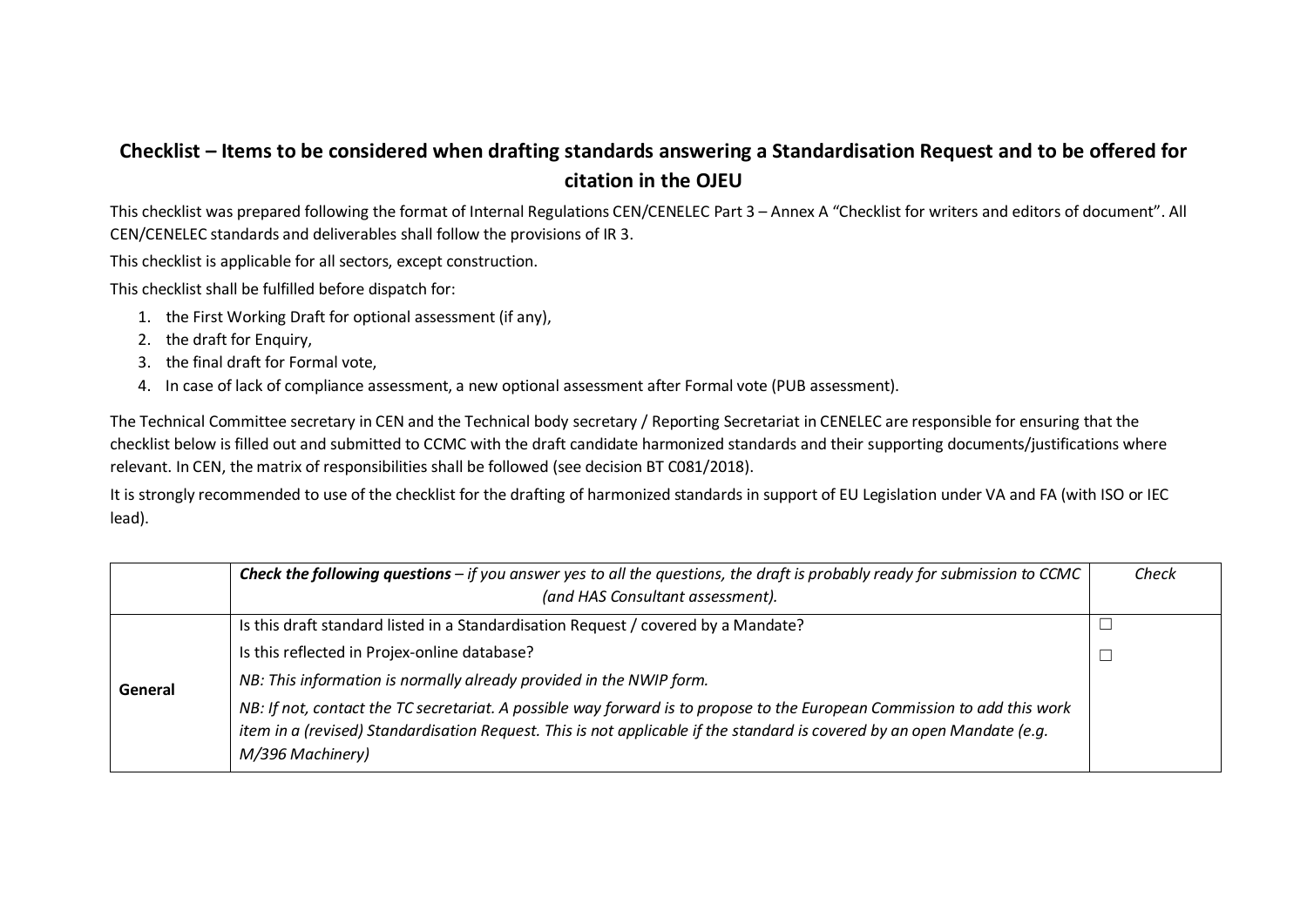|                               | If the HAS assessment was performed (i.e. optional assessment at First Working Draft (FWD) stage or assessment at<br>Enquiry stage), has the WG answered all comments from the HAS Consultant(s)?                                                                                                                                                                                                  |                      |
|-------------------------------|----------------------------------------------------------------------------------------------------------------------------------------------------------------------------------------------------------------------------------------------------------------------------------------------------------------------------------------------------------------------------------------------------|----------------------|
|                               | NB: The last column of the HAS Assessment Report ('Observations of the secretariat') at previous stage shall be filled in<br>with the information on how the comments have been addressed.                                                                                                                                                                                                         |                      |
|                               | If the text deals with requirements that are not linked to essential requirements of EU legislation, are these<br>requirements in separate clauses, so that in Annex Z only the clauses covering essential requirements are identified?                                                                                                                                                            | □                    |
|                               | If the standard is a revision, are the significant changes with respect to the previous edition precisely defined?                                                                                                                                                                                                                                                                                 | $\Box$               |
|                               | NB: The list of the significant changes with respect to the previous edition is an important element of the useful<br>information to the standard users. It should not be too vague.                                                                                                                                                                                                               |                      |
| European<br>foreword          | NB: When the list of significant technical changes is extensive, it may be included in an informative annex. A reference to<br>that annex shall be included in the foreword, preferably after the generic sentence that refers to the superseded<br>document.                                                                                                                                      |                      |
|                               | Does it include the following sentences "The standard has been prepared under a standardisation request given to<br>CEN/CENELEC by the European Commission and the European Free Trade Association, and support essential<br>requirements of EU Directive / Regulation. For relationship with EU Directive / Regulation, see informative Annex Z,<br>which is an integral part of this document."? | $\Box$               |
|                               | NB: Annex ZA in CEN and Annex ZZ in CENELEC.                                                                                                                                                                                                                                                                                                                                                       |                      |
|                               | Is the scope concise and clear? Is it worded as a series of statements of fact?                                                                                                                                                                                                                                                                                                                    | □                    |
|                               | Are the title, scope and annex Z consistent regarding exclusion / content covered by the standard?                                                                                                                                                                                                                                                                                                 | П                    |
| <b>Scope</b>                  | NB: The scope of the standard could be broader than the relationship between this standard and the requirements of the<br>EU legislation.                                                                                                                                                                                                                                                          |                      |
|                               | NB: The scope shall not include requirements, permission or recommendation (in line with IR 3).                                                                                                                                                                                                                                                                                                    |                      |
| <b>Normative</b><br>reference | Are the standards listed in the Normative references Clause 2 normatively referenced within the text (i.e. are they cited<br>in the text in such a way that some or all of their content constitutes requirements of the document, for instance with a<br>"shall").                                                                                                                                | $\Box$               |
|                               | NB: See IR 3 with the preferred verbal form to be used to express a requirement.<br>Are the normative references dated in Clause 2 and in all clauses of the draft standard?                                                                                                                                                                                                                       | $\Box$ Yes $\Box$ No |
|                               |                                                                                                                                                                                                                                                                                                                                                                                                    |                      |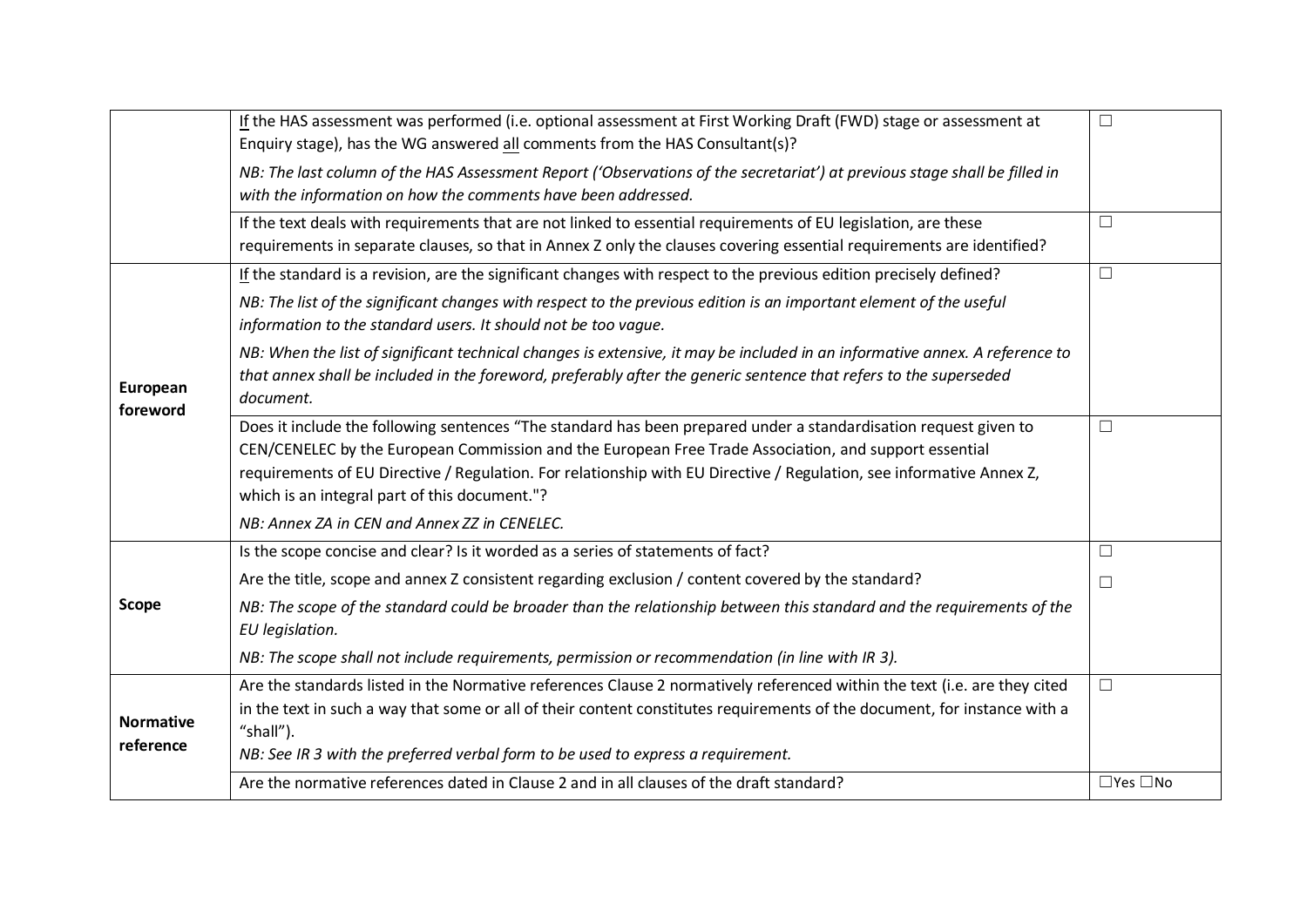|                                            | If not, is a justification for using undated normative references provided?                                                                                                                            | $\Box$               |
|--------------------------------------------|--------------------------------------------------------------------------------------------------------------------------------------------------------------------------------------------------------|----------------------|
|                                            | Non-dated normative references are only possible if                                                                                                                                                    |                      |
|                                            | 1. The normative reference is not relevant for compliance with essential requirements.                                                                                                                 |                      |
|                                            | or                                                                                                                                                                                                     |                      |
|                                            | 2. The normative reference is relevant for compliance with essential requirements but the implications of                                                                                              |                      |
|                                            | modifications to the referenced document for the compliance with essential requirements have been duly<br>considered (to be explained in the justification).                                           |                      |
|                                            | NB: Additionally, IR 3 requirements on normative references apply, i.e. the complete document is referenced, it will be                                                                                |                      |
|                                            | possible to use all future changes of the referenced document for the purposes of the referring document and the<br>reference will include all amendments to and revisions of the referenced document. |                      |
|                                            | NB: It is not enough to date the normative references in Clause 2 only; they need to be dated also within the main text.                                                                               |                      |
|                                            | For series of standards the expression "all parts" is equal to undated normative references. The expression shall not be                                                                               |                      |
|                                            | used unless a justification is provided.                                                                                                                                                               |                      |
|                                            | Are all the references used EN, ISO and IEC standards?                                                                                                                                                 | $\Box$ Yes $\Box$ No |
|                                            | If not, do suitable EN, ISO and IEC standards exist which could be used instead?                                                                                                                       | $\Box$ Yes $\Box$ No |
|                                            | If not,                                                                                                                                                                                                |                      |
|                                            | • Do the references comply with IR 3 conditions (see IR 3:2019 Clause 10.2)?                                                                                                                           | $\Box$               |
|                                            | • is the needed TC decision (in CEN) available?                                                                                                                                                        | □                    |
|                                            | • is a justification provided (preferably to be included in the TC decisions)?                                                                                                                         | $\Box$               |
|                                            | has provision been made to ensure the documents are available for the assessment by HAS<br>Consultant/European Commission?                                                                             | $\Box$               |
|                                            | NB: Guidance on the provision of supporting documents may be provided by the CCMC Project Manager                                                                                                      |                      |
|                                            | Are all the normative references still active and published?                                                                                                                                           | $\Box$               |
| <b>EU Legal text</b><br>in the<br>standard | Is the terminology (including definitions of terms in Clause 3) used in this standard in line or consistent with the relevant<br>EU legislation?                                                       | $\Box$ Yes $\Box$ No |
|                                            |                                                                                                                                                                                                        |                      |